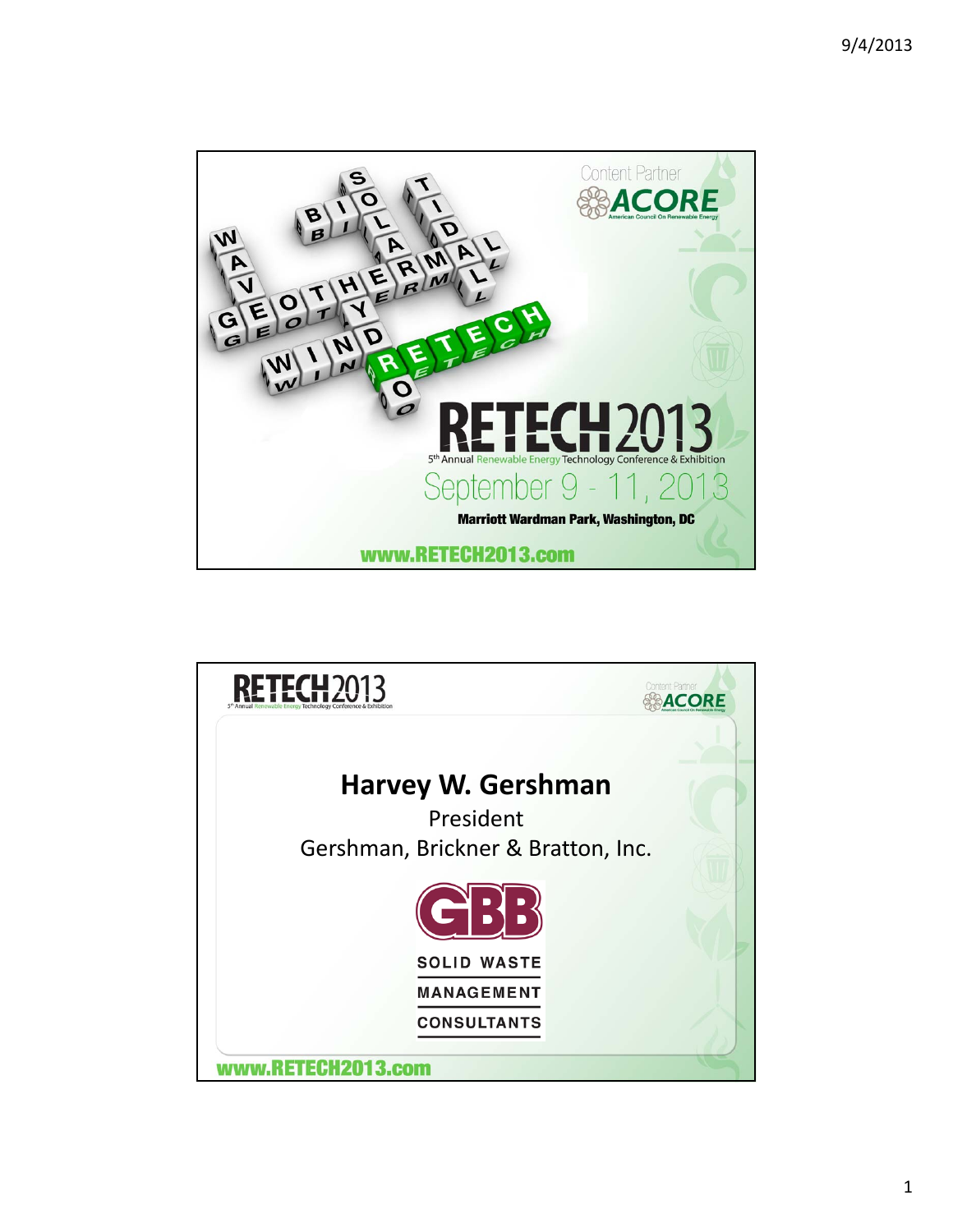

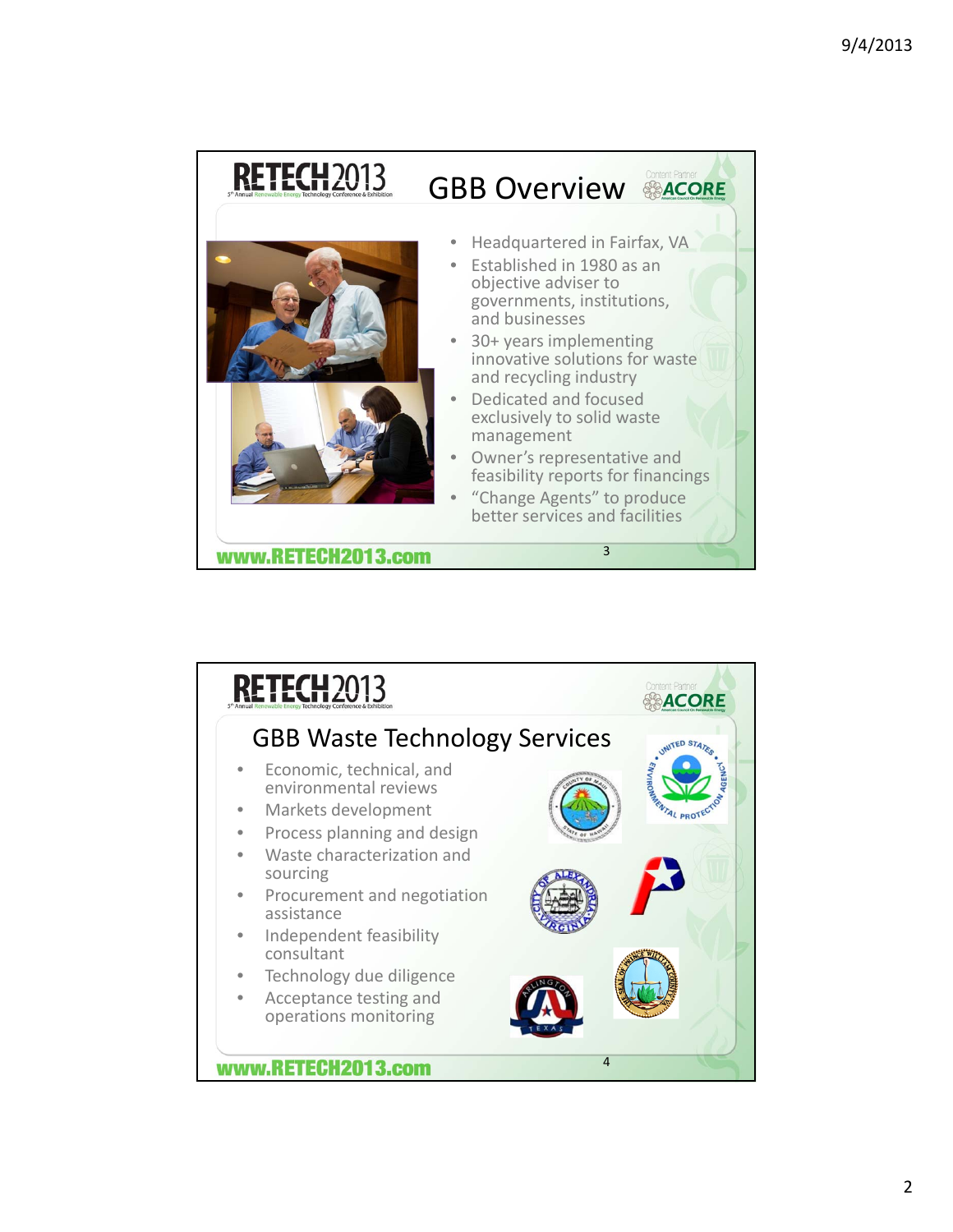

| <b>FTFCH</b> 20                                                          |                                                                                                                        |                     |
|--------------------------------------------------------------------------|------------------------------------------------------------------------------------------------------------------------|---------------------|
| Technologies and Risk<br>Source: Gershman, Brickner & Bratton, Inc. 2013 |                                                                                                                        |                     |
| <b>Alternative</b>                                                       | <b>Risks/Liability</b>                                                                                                 | <b>Risk Summary</b> |
| <b>Mass Burn/WaterWall</b>                                               | Proven commercial technology                                                                                           | Very Low            |
| <b>Mass Burn/Modular</b>                                                 | Proven commercial technology                                                                                           | Low                 |
| <b>RDF/Dedicated Boiler</b>                                              | Proven commercial technology                                                                                           | Low                 |
| <b>RDF/Fluid Bed</b>                                                     | Proven technology; limited U.S. commercial<br>experience                                                               | Moderate to Low     |
| <b>Anaerobic Digestion</b>                                               | Proven technology; limited U.S. commercial<br>experience                                                               | Moderate to Low     |
| <b>Pyrolysis</b>                                                         | Previous failures at scale, uncertain<br>commercial potential; no operating<br>experience with large -scale operations | High                |
| Gasification                                                             | Limited operating experience at only small<br>scale; subject to scale-up issues                                        | High                |
| <b>Mixed-Waste Composting</b>                                            | Previous large failures; No large-scale<br>commercially viable plants in operation;<br>subject to scale-up issues      | Moderate to high    |
| <b>Chemical Decomposition</b>                                            | Technology under development; not a<br>commercial option at this time                                                  | High                |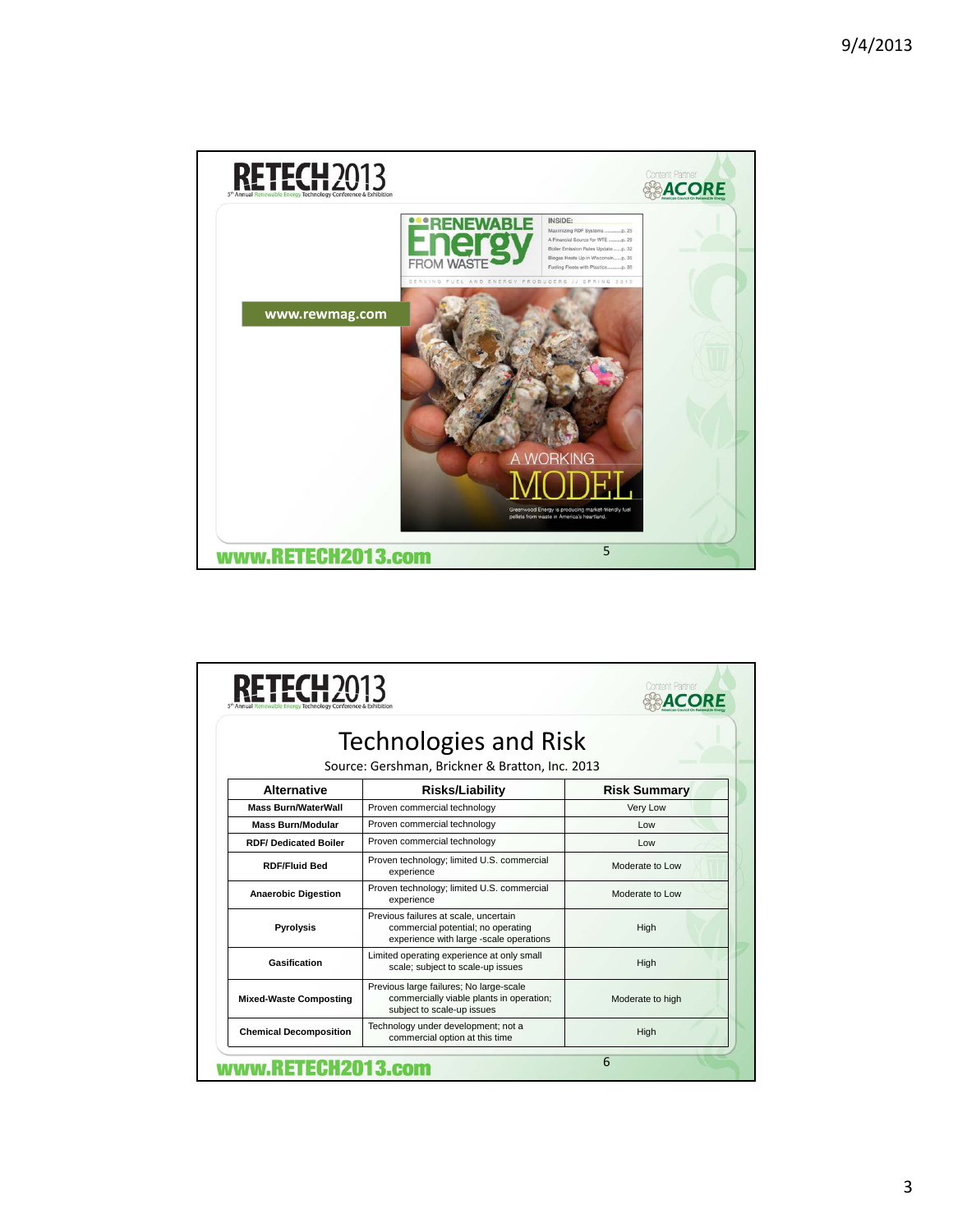